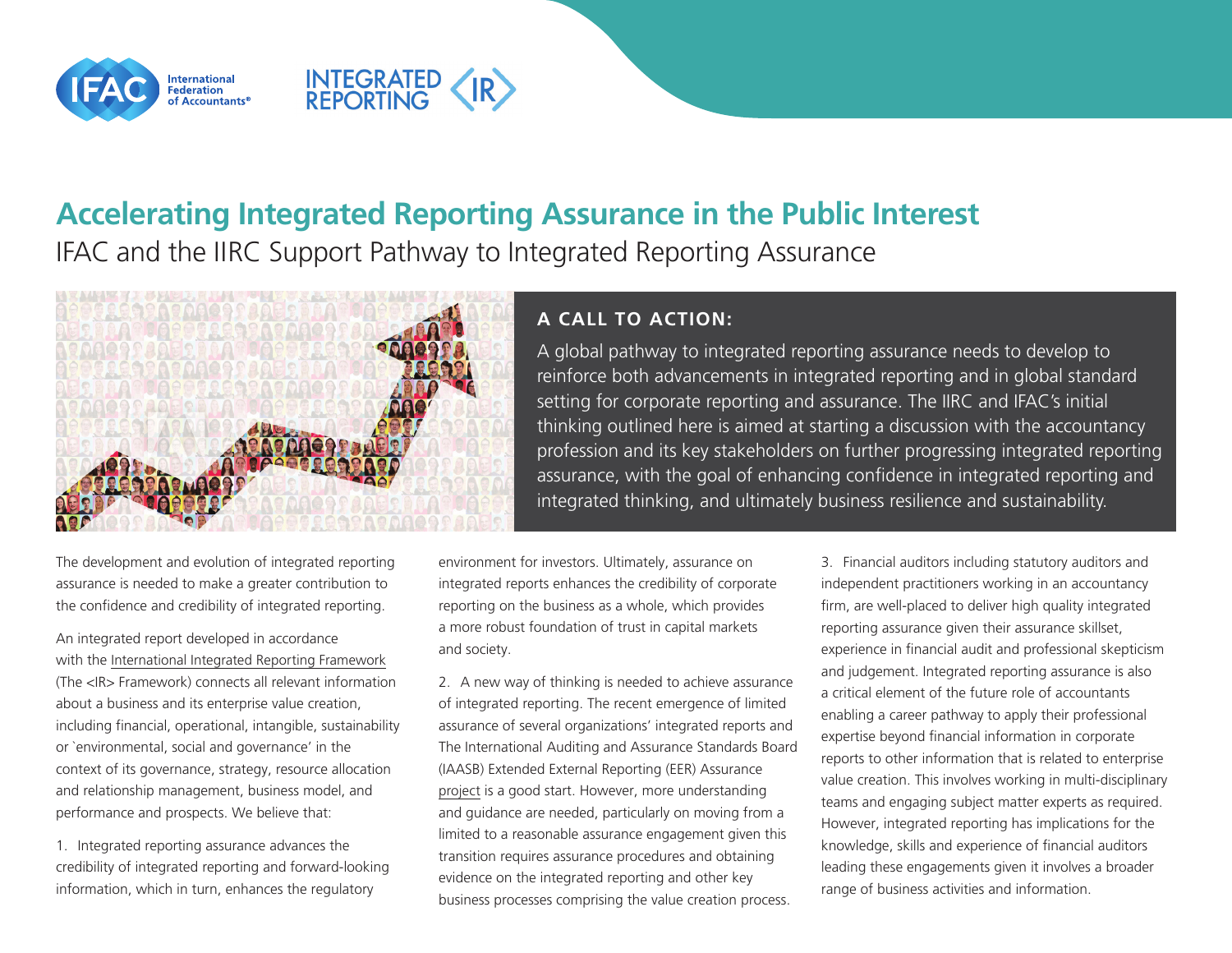This initiative aims to accelerate integrated reporting assurance by making clearer what it involves for organizations, auditors, and others. Progress requires all actors in the corporate reporting system playing a role to enable assurance.

There is much to do in organizations as well as among auditors and assurance providers. Developments in integrated reporting assurance depend on the assurance readiness in organizations, particularly related to the quality of their reporting and underlying processes and documentation. The potential move to a [global reporting](https://www.ifac.org/knowledge-gateway/contributing-global-economy/discussion/enhancing-corporate-reporting-way-forward)  [solution](https://www.ifac.org/knowledge-gateway/contributing-global-economy/discussion/enhancing-corporate-reporting-way-forward) under the IFRS Foundation to deliver consistent, comparable, reliable, and assurable information will further enable integrated reporting assurance. However, to achieve greater confidence in integrated reporting, assurance of integrated reports needs to progress more quickly and consistently across jurisdictions.

# **Enabling High-Quality Integrated Reporting Assurance**

# *Where are we today?*

Integrated reporting assurance is enabled by [International Standard on Assurance](https://www.iaasb.org/publications/international-standard-assurance-engagements-isae-3000-revised-assurance-engagements-other-audits-or-0)  Engagements (ISAE) 3000 (Revised), [Assurance Engagements Other than Audits or](https://www.iaasb.org/publications/international-standard-assurance-engagements-isae-3000-revised-assurance-engagements-other-audits-or-0)  [Reviews of Historical Financial Information](https://www.iaasb.org/publications/international-standard-assurance-engagements-isae-3000-revised-assurance-engagements-other-audits-or-0) for a decade the basis for high-quality assurance in all types of organization and assurance engagements and intended for use by accountants and non-accountants. Importantly, ISAE 3000 (Revised) includes requirements for quality management and professional ethics at the firm and engagement level that are designed to ensure quality and to protect the public interest. To support the application of ISAE 3000 (Revised), the [IAASB](https://www.iaasb.org/)'s Extended External Reporting (EER) Assurance [project](http://www.iaasb.org/consultations-projects/extended-external-reporting-eer-assurance) has developed additional guidance. Integrated reporting is one example of EER and the EER guidance is a starting point for the alignment of integrated reporting assurance to developments in integrated reporting.

In some jurisdictions such as Germany, auditors are already required to obtain reasonable assurance on much of the content of a management report as part of their audit of the financial statements, with so-called non-financial information currently being specifically subject to an existence check. In South Africa, an explicit *combined assurance* model has evolved that together with integrated reporting, helps to provide better coordination of assurance across internal and external assurance providers. This involves harmonizing assurance efforts across different functions such as internal audit, compliance and risk functions and independent external assurance to provide the board and senior management a wider view of assurance and risk management activities related to integrated reporting.

Assurance on integrated reports has also been developing incrementally, with numerous instances of limited assurance on components of integrated reports, including selected sustainability metrics such as under [SASB o](https://www.sasb.org)r [GRI](https://www.globalreporting.org) standards. More recently, we have seen the emergence of limited assurance of integrated reports prepared in accordance with the integrated reporting criteria applied by management (e.g., using the <IR> Framework).

#### **Examples of Limited Assurance of Integrated Reports:**

- **[ABN AMRO](https://www.abnamro.com/en/about-abnamro/annual-report/download-centre/index.html)** A Netherlands-based bank.
- **[Cbus](https://www.cbussuper.com.au/about-us/annual-report
)** Australian pension fund
- **[CIPLA](https://www.cipla.com/investors/annual-reports
)** Pharmaceutical company headquartered in India
- **[CPA Australia](https://www.cpaaustralia.com.au/annualreport-2019
)** Professional accountancy organization headquartered in Australia
- **[Petronas Chemicals Group](https://www.petronas.com/media/reports)** An integrated chemicals producer in Malaysia

As part of the audit of financial statements, auditors already have responsibilities under *[International Standard on Auditing \(ISA\) 720 \(Revised\), The Auditor's Responsibilities](https://www.iaasb.org/publications/international-standard-auditing-isa-720-revised-auditor-s-responsibilities-relating-other-8)  [Relating to Other Information](https://www.iaasb.org/publications/international-standard-auditing-isa-720-revised-auditor-s-responsibilities-relating-other-8)*. These responsibilities include auditors reading and considering other information accompanying financial statements (such as management commentaries and otherwise-named national equivalents in annual reports containing or accompanying the financial information that they have audited), as to whether there is a material inconsistency between that other information and the financial statements and the auditor's knowledge obtained in the audit, or whether the other information appears to be materially misstated.

#### *Where do we need to get to?*

Ideally, the end game is both widespread adoption of integrated reporting and of reasonable assurance of integrated reports.

To improve the relevance and integrity of information in integrated reports used for stakeholder decision-making, it is important to develop a globally consistent approach to enhancing the credibility of integrated reports through integrated reporting assurance based on ISAE 3000 (Revised) which is aligned to developments in integrated reporting. Integrated reporting assurance differs from assurance over other forms of EER (e.g., over sustainability reporting) given integrated reporting is largely future-oriented and related to all elements of a business (referred to as the Business and described in the box below) which is based on multi-capitals incorporating all relevant resources and relationships and grounded on integrated thinking to ensure better business practices.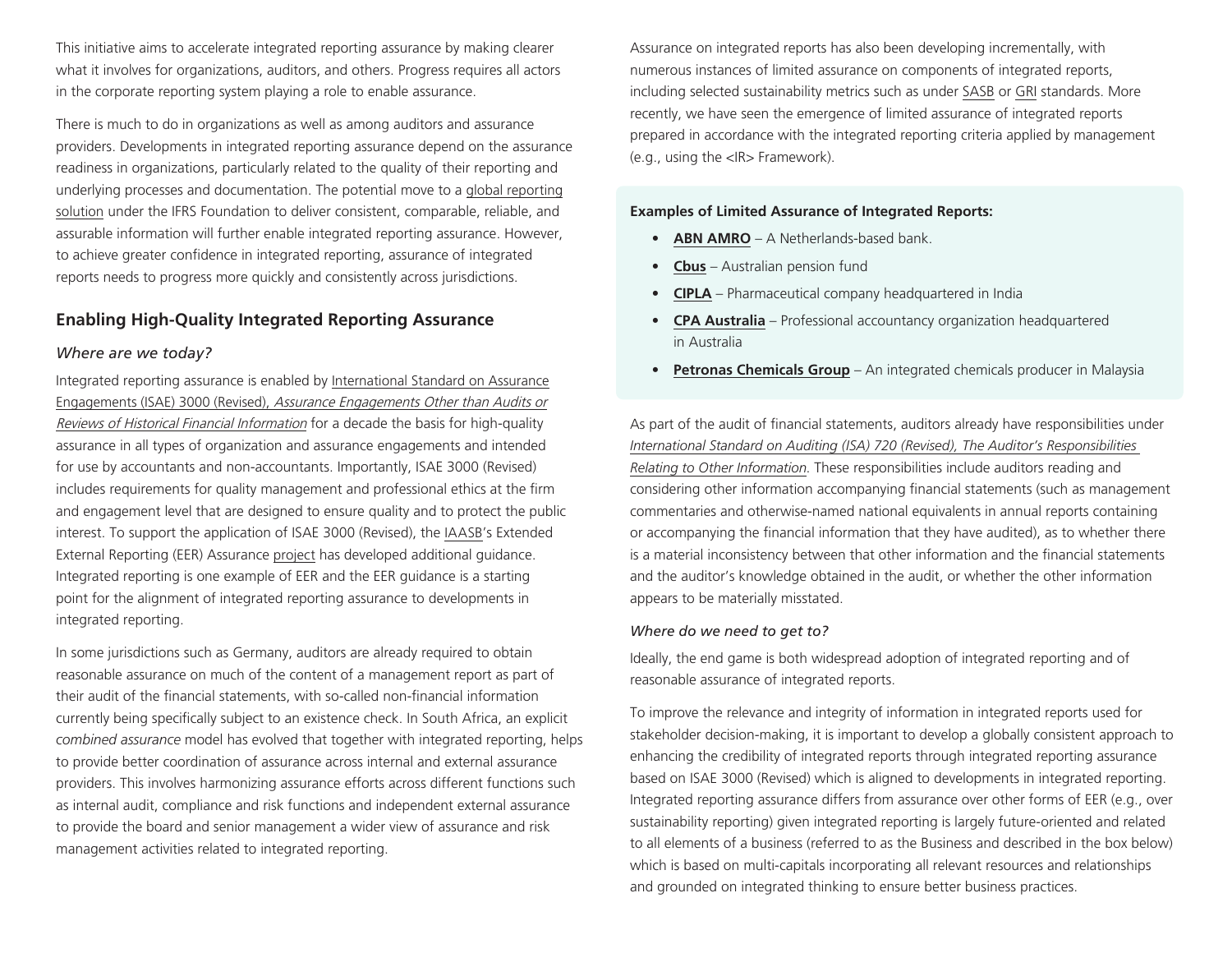# **The reference to the Business relates to its:**

- **What**  its purpose, strategy, and risks and opportunities arising from its operating environment – i.e., value creation as a fundamental concept of the <IR> Framework
- **With** its resources and relationships i.e., the capitals as a fundamental concept of the <IR> Framework
- **How** the value creation process as a fundamental concept of the <IR> Framework comprising an organization's governance, strategy, business model, risk and opportunity management, resource allocation and relationship management, and materiality determination as part of the integrated reporting and other key business processes
- **• Why** its competitive advantage in its use of its capitals in its value creation process to create and preserve value – its integrated thinking.

These elements are the basis of providing assurance of integrated reporting, and expressing an assurance conclusion, on the description of *the Business* disclosed in the integrated report, enabling investors and other stakeholders to evaluate the business and its resilience.

#### *How do we get there?*

Integrated reporting assurance can be limited or reasonable, or a combination of both for different subject matter in the integrated report, as illustrated in the diagram on page 4.

# *Understanding the different types of assurance*

The difference between these types of assurance is mainly related to the nature and extent of the assurance practitioner's consideration of and procedures related to the risk of material misstatement of the reported information, particularly in relation to the integrated reporting and other key business processes. Reasonable assurance amounts to essentially providing a level of assurance like a financial statement audit opinion where the auditor expresses an opinion on whether the financial statements are fairly presented.

Limited and reasonable integrated report assurance engagements involve inquiry, observation, inspection, recalculation, reperformance, confirmation, and analytical procedures of management documentation related to governance, strategy, resource allocation and stakeholder relationship management, business model, risk and opportunity management, strategic and performance scorecards, and assessing their presentation in the integrated report.

For reasonable integrated reporting assurance, an efficient work plan will typically include obtaining sufficient appropriate evidence on the operating effectiveness of relevant management controls amongst other procedures in obtaining sufficient evidence to support the assurance practitioner's conclusion.

For example, an objective of the strategic management process may be to set clear strategic objectives for the organisation in view of the environment in which it operates and the purpose of the organisation. Risks threatening these objectives may be controlled or mitigated through responses such as appropriate allocation of resources to monitoring a changing external environment, clear definition of roles and responsibilities in relation to strategic management, alignment of the strategic management process with other key business processes, adequate oversight by those charged with governance, and clear documentation of these matters in a manner (e.g., in a strategic plan and associated business model documentation) amenable to assurance procedures. These processes should be concisely disclosed in the integrated report.

A reasonable assurance engagement is more likely to include procedures such as confirmations of strategic objectives, risks and opportunities, and resource allocation decisions; walkthroughs of key business process documentation; and evaluations of the operational effectiveness of key business processes, and verification of the operation of controls within those key business processes.

Reasonable assurance engagements on integrated reports should progressively provide higher value assurance activities for the organization, its investors and other stakeholders. However, advancing towards reasonable assurance on the integrated report has progressively more significant implications in terms of its assurance readiness involving:

- Organization readiness: more intensive auditor scrutiny, and so requiring management time, and documentation of *the Business* and the value creation process; and
- Stakeholder readiness: whether stakeholders require the added confidence of the report and key business processes reported on being reasonably assured. This, in turn, helps the organization decide whether to make the added investment in reasonable assurance.

Specific assurance on the materiality determination, integrated reporting or other key business processes related to value creation can be delivered either privately (e.g., in a report to those charged with governance and the audit committee) or publicly, separate to that provided on the integrated report itself (e.g., internal control assurance reports).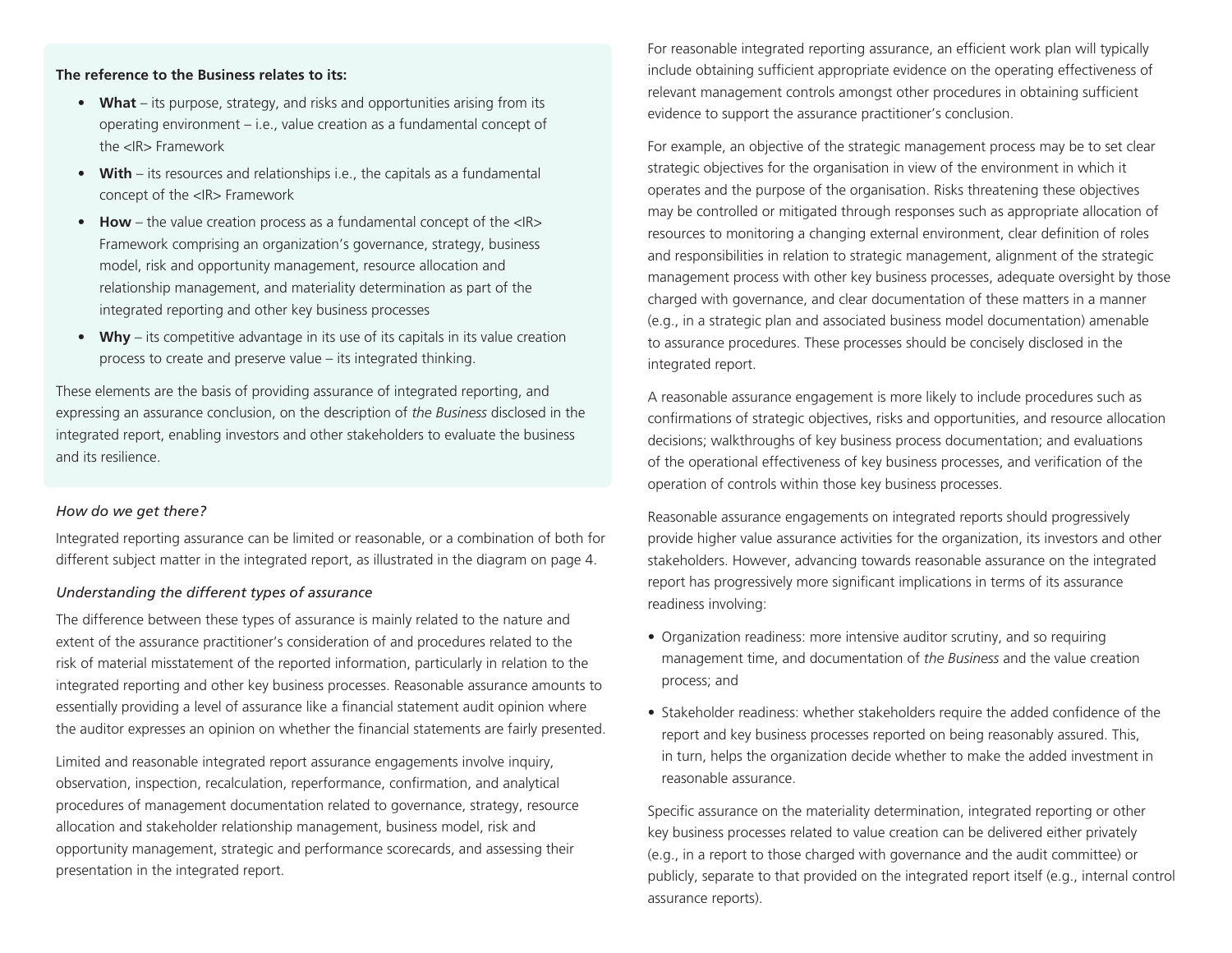# Integrated Reporting Process <sup>2</sup>

Work on design & implementation of controls related to the integrated reporting process reported on in the integrated report

Evaluate design of controls and whether they have been implemented

# Limited Integrated Report Assurance<sup>1</sup>

Obtain an understanding

Procedures to identify areas where a material misstatement in the integrated report is likely to arise.

Sufficient appropriate evidence needs to be obtained to form a conclusion as to whether anything has come to the attention of the practitioner that causes them to believe the integrated report has not been prepared, in all material respects, in accordance with the <IR> Framework

# Extent of procedures and testing extensively increases

Limited and reasonable integrated report assurance engagements involve inquiry, observation, inspection and analytical procedures (collectively "evaluation") of management documentation related to governance, strategy, resource allocation and stakeholder relationship management, business model, risk and opportunity management, and strategic and performance scorecards, and evaluating their presentation in the integrated report.

The nature and extent of procedures and testing in either a limited or a reasonable assurance engagement will depend on the individual circumstances of the engagement but will be more extensive for a reasonable assurance engagement.

For reasonable integrated reporting process assurance, work also needs to include obtaining sufficient appropriate evidence on the operating effectiveness of relevant controls including assessing management controls within the integrated reporting process and within other key business processes related to the value creation process.

In a limited assurance engagement, evidence is largely obtained by reviewing management documentation, inquiry and observation, and analytical procedures, with potentially less emphasis, if any, on testing of controls and obtaining evidence from external sources than may be the case for a reasonable assurance engagement.

Obtain an understanding

#### Other Key Business Processes Related to Value Creation<sup>2</sup>

Work on design & implementation of controls related to boardroom, C-Suite, & other key business processes reported on in the integrated report

Reasonable Integrated Report **Assurance** 

Procedures to identify and assess the risks of material misstatement in the integrated report and the effective operation of the integrated reporting and other key business processes reported on in the integrated report.

Sufficient appropriate evidence needs to be obtained to form a conclusion whether, in the practitioner's opinion, the integrated report is properly prepared, in all material respects, in accordance with the <IR> Framework

Evaluate design of controls and whether they have been implemented

1. The six known instances of integrated reporting assurance to date have all been in this category

2. Component of reasonable integrated report assurance. In moving towards reasonable integrated report assurance, the integrated reporting process and / or other key business processes related to value creation can be subj limited or reasonable assurance engagement, or an agreed-Upon Procedures (AUP) engagement. Such engagements can be contracted to result in either private reporting (e.g., to the Board of Directors) or public reporting.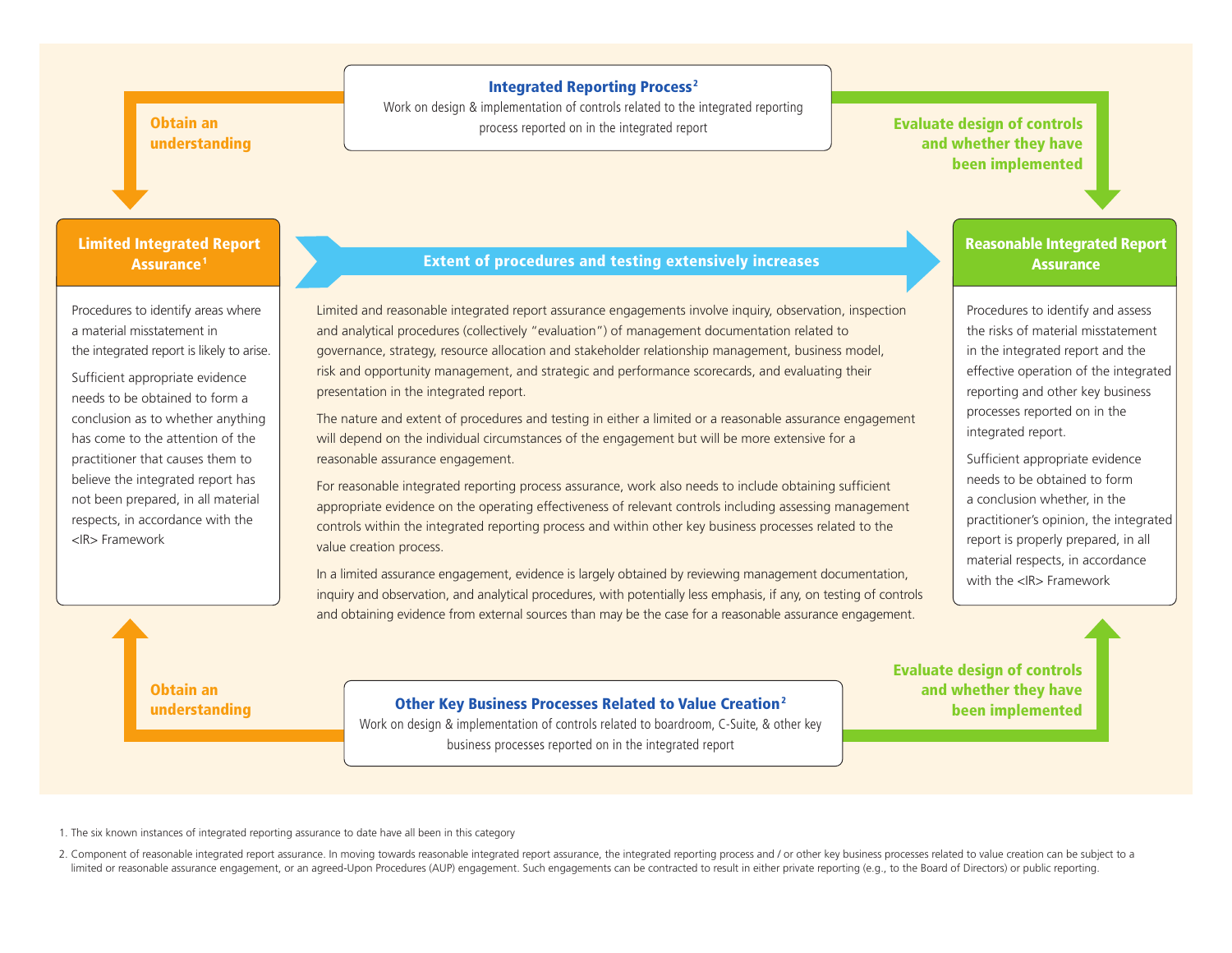We believe assurance practitioners will likely require additional guidance to support them on evaluating narratives describing *the Business* and the resulting selfdetermined, business-critical metrics covering the various capitals other than financial capital, and particularly intangibles, in an integrated report.

# *What are the opportunities and challenges?*

The unique opportunities and challenges of integrated reporting assurance, covering both limited and reasonable assurance, include evaluating:

- Whether the pre-conditions for assurance have been met. Organizations and their assurance providers will need to ensure that the processes and systems are in place to gather evidence and provide confidence in the relevant information regardless of whether a limited or reasonable assurance engagement is selected.
- The narrative description of *the Business* and applying and connecting various assurance procedures for qualitative information and processes related to integrated reporting and the value creation process including:
- The description of the Business in the integrated report and the selfdetermination of business-critical metrics not required by financial and sustainability reporting standards
- The design and operation of the integrated reporting process, as described in the integrated report
- The design and operation of business management controls within other key business processes, as described in the integrated report.
- The Basis of Preparation and Presentation required by paragraph 4.41 of the <IR> Framework regarding purpose and audience of the report, the materiality determination process, reporting frameworks used, measurement of metrics, and integrity of underlying data. The Basis of Preparation and Presentation disclosure is very important in an integrated reporting assurance engagement in explaining how the <IR> Framework has been supplemented so that the suitable criteria required for an integrated reporting assurance engagement have been met.

This last point is linked to the assurance practitioner evaluating whether an integrated reporting assurance engagement has a rational purpose. This requires management to decide whether investor and other stakeholder demand for wider integrated reporting assurance is warranted by balancing the extent of management resources required to obtain, prepare, or provide the required assurance evidence and associated cost of assurance.

These unique opportunities and challenges flow directly from the distinctive contribution of integrated reporting – its grounding in integrated thinking, its focus on the narrative description of *the Business*, and the primary audience for an integrated report being the providers of financial capital while also being of interest to all other stakeholders. Integrated reporting education and training need to focus on these differentiating aspects.

Other valued services may also be delivered as Agreed-Upon-Procedures (AUP) engagements under *[International Standard on Related Services \(ISRS\) 4400 \(Revised\),](https://www.iaasb.org/publications/international-standard-related-services-isrs-4400-revised)  [Agreed-Upon Procedures Engagements](https://www.iaasb.org/publications/international-standard-related-services-isrs-4400-revised)* (this revised standard is effective for AUP engagements for which the terms of engagement are agreed on or after January 1, 2022). An AUP engagement is not an assurance engagement and does not lead to a public opinion being expressed. However, it leads to a report to intended users such as management, providing factual findings and recommendations upon which they can draw their own conclusions and actions (for additional guidance see *[Agreed-Upon](https://www.ifac.org/knowledge-gateway/supporting-international-standards/publications/agreed-upon-procedures-engagements)  [Procedures Engagements: A Growth and Value Opportunity](https://www.ifac.org/knowledge-gateway/supporting-international-standards/publications/agreed-upon-procedures-engagements)*). For example, AUP can apply to work needed to support the signing of the responsibility statement by those charged with governance which is required by paragraph 1.20 of the <IR> Framework.

# *Auditors and integrated reporting assurance*

Given the extensive business knowledge required to carry out integrated reporting assurance, and the nature of the required evidence gathering procedures, financial auditors are ideally suited to lead limited and reasonable assurance engagements on integrated reports. For regulators, financial statement auditors' professional training and requirements covering assurance skills and techniques, and ethics and quality management will mean greater confidence in the assurance being delivered in integrated reporting assurance engagements.

Providing integrated reporting assurance has implications for the knowledge, skills and experience of the assurance practitioner. An understanding of the business and its industry is a fundamental requirement for an integrated reporting assurance practitioner, just as it is for a financial report auditor.

Accordingly, given their their assurance skills, professional skepticism and judgement, and business knowledge, financial report audit engagement leaders should be suitably qualified to lead an integrated report assurance engagement supported by multidisciplinary teams with subject matter experts as required. The auditors' professional judgment and skepticism in determining the suitability of criteria for